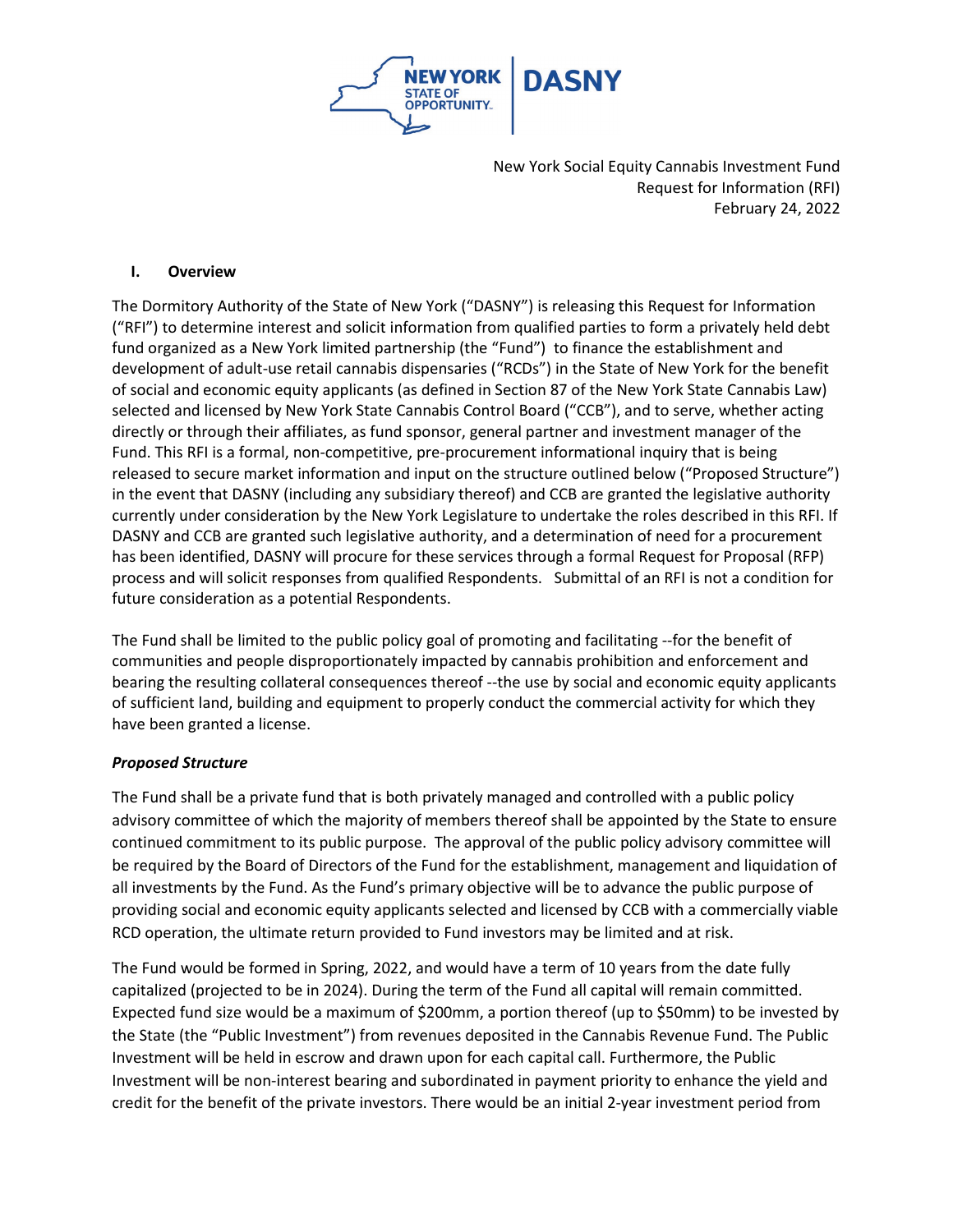

the start of the Fund during which time only interest will accrue on the Fund notes held by private holders (i.e. no principal amortization during the investment period) and such accrued interest, and all principal and interest repayments due thereafter, shall be solely the obligation of the RCD operator to pay under a loan executed by and between the Fund, acting through a DASNY subsidiary as its loan servicing agent, and the RCD operator (the "Loan").

The Loan will include all amounts the Fund, acting through DASNY as its agent, has used to finance all direct and indirect expenses associated with the sourcing, leasing, planning, design, construction and equipping of the RCD. Each Loan will be a non-recourse, general unsecured debt obligation of the RCD operator.

The leases and sub-leases associated with each RCD shall be assets of the Fund. DASNY, acting directly or through a subsidiary, shall have the exclusive authority to act as agent on behalf of the Fund to select all site locations of all RCDs and negotiate all lease terms. DASNY (or a subsidiary thereof), as agent for the Fund, would execute the lease with each RCD landlord as well as the sublease with the licensee selected to operate the RCD. DASNY (acting directly or through a subsidiary), as agent for the Fund, would also manage the construction and fit-out and equipping of all RCDs, service all loan repayments, manage the property interests of the Fund in the RCDs, including, without limitation, the collection of rent from RCD operators and the payment of such rent to the RCD landlords and the taking of appropriate action to remediate payment and other defaults, which may include work-outs and transfers of interest. . The Fund may replace DASNY (or any subsidiary thereof) only with the approval of their Advisory Committee.

## *Submission of Information*

To assist DASNY with the potential formulation of an appropriate RFP, DASNY invites you to provide your thoughts on the proposed structure, inclusive of any suggested changes or alternative arrangements that you believe would more effectively meet the public objective outlined. Additionally, please provide any information that you believe would be helpful to DASNY when considering your recommendations including experience and/or background with similar type and sized financings and knowledge and experience financing/leasing cannabis operations. Also, please indicate whether the proposed structure (as proposed or in the form you have proposed) would be of interest to you as fund sponsor, general partner and investment manager of the Fund.

Each party that submits a response ("Response") to this RFI is referred to herein as a "Respondent". Responses are solicited by DASNY to assess the level of market interest in the Proposed Structure before further action is taken to solicit proposals. Respondents are prohibited from all contact related to this RFI with any member or employee of the Office of Cannabis Management ("OCM"), CCB or DASNY other than the Designated Contact listed in Section IV. Response Submission Requirements.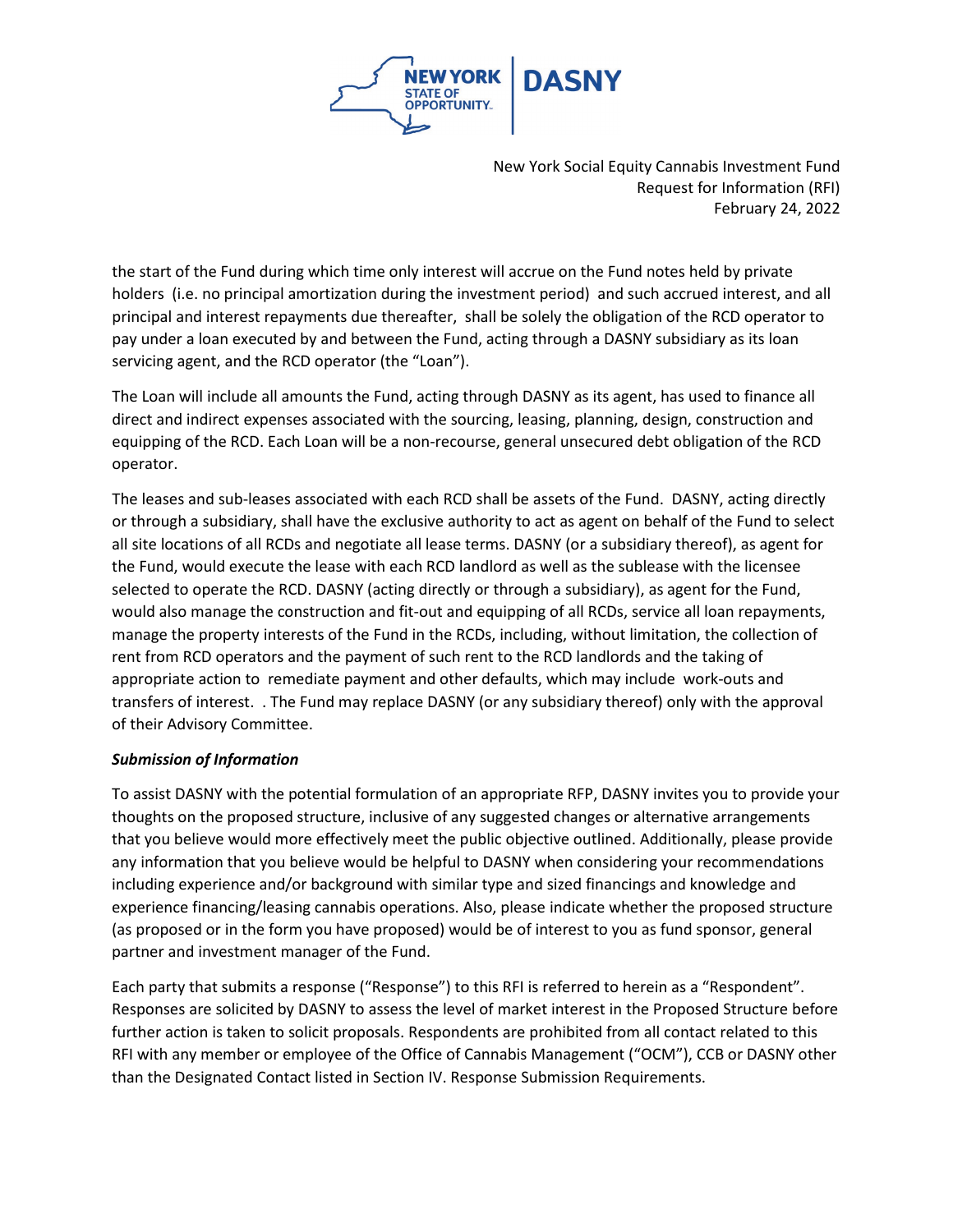

This is *not* a Request for Proposal. Information received under this RFI may be considered in any future procurement relating to the establishment and development of Social-Equity RCDs or other cannabis related initiatives. Consequently, it is understood and agreed that no obligation or commitment is made by DASNY or OCM to any Respondent submitting a Response. Please see Section VI (General Provisions) below for additional information.

# **II. Development Objectives**

DASNY and OCM aim to establish and develop Social-Equity RCDs with an anticipated investment of \$750,000 to \$1.5 million per RCD DASNY considers the Proposed Structure an appropriate means to achieve this objective as it effectively leverages private capital to meet a public purpose. However, DASNY is open to all other ideas that could meet this objective and to facilitate our review, would ask Respondents to provide their views on the Proposed Structure and, if suggesting alternative approaches, to:

- Provide a detailed outline of the approach and an explanation as to the reasons why it would be preferred over the Proposed Structure while still meeting the stated public purpose.
- Provide estimates of the time required to roll-out the alternative approach and all costs involved.
- Define the nature and level of State support that would be needed.
- Detail the collateral package, if any, that would be required.
- Provide any information on additional financial incentives that would have to be furnished to attract private investors.

We would ask that you limit your response to a total of no more than 10 pages. In order to facilitate the review of the responses, please provide the information in the exact order as listed in the sections, above. Please name your submission with the following naming convention: Respondent Name- New York Social Equity Cannabis Investment Fund RFI

Email Subject Line: New York Social Equity Cannabis Investment Fund RFI

# **III. No Representations**

Respondents must rely solely on their own research, investigation and conclusions relating to the Proposed Structure and neither DASNY, OCM nor CCB makes any representation or warranty as to the efficacy of the Proposed Structure.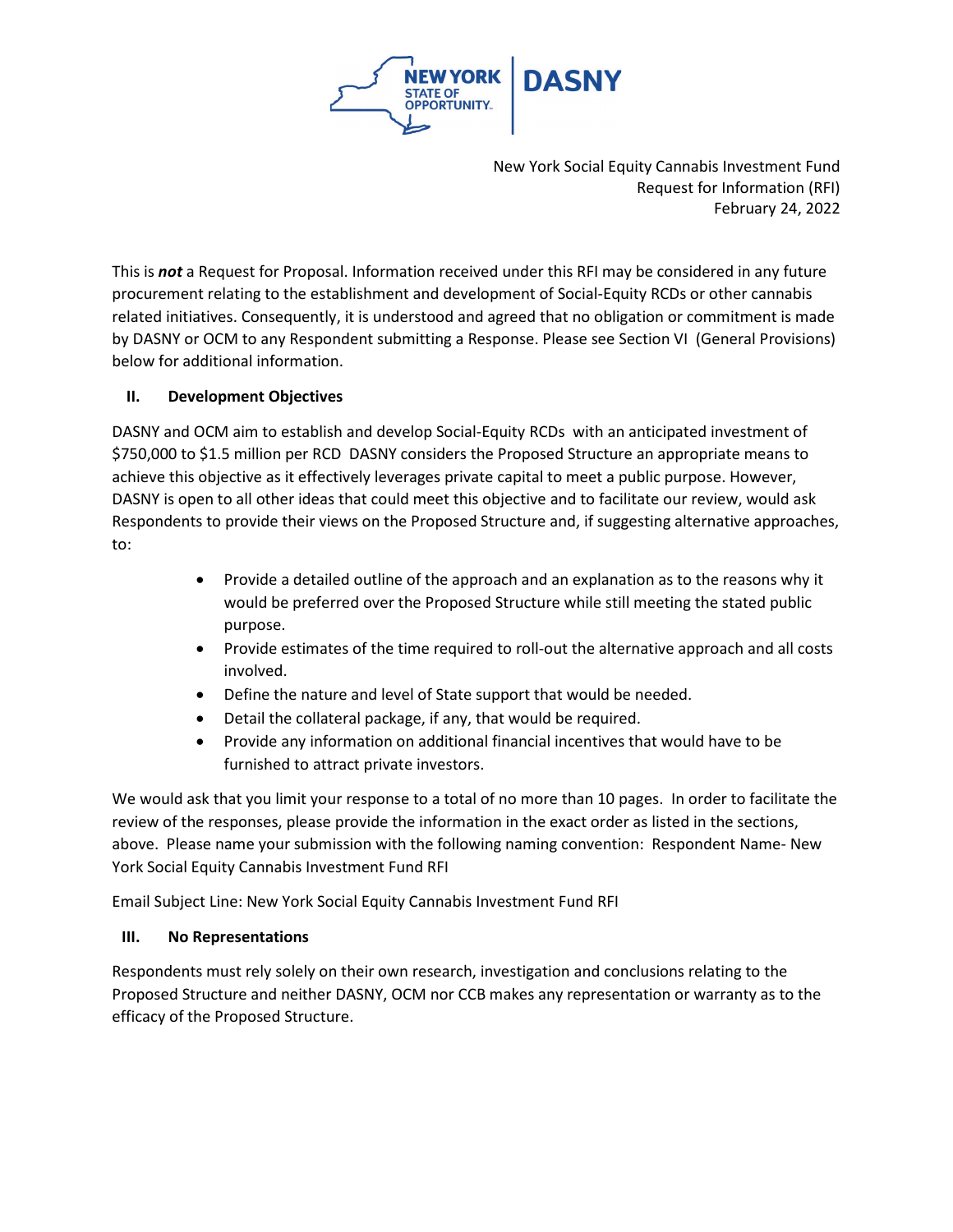

## **IV. Response Submission Requirements**

Below is a list of key events and dates. Questions and Responses must be emailed to the Designated Contact only. Please submit the RFI response (PDF document) via email to [DownstateRFPcoordinator@dasny.org](mailto:DownstateRFPcoordinator@dasny.org) no later than March 16, at 3PM, Eastern Standard Time.

| <b>Issuance of RFI</b>                   | 2/24/2022               |
|------------------------------------------|-------------------------|
| <b>Submission of Questions</b>           | 3/4/2022                |
| Submission of Information Due Date       | 3/16/2022 (3:00 PM EST) |
| Interviews/Discussion (not earlier than) | 3/17/2022               |
| The Designated Contact for this RFI is:  |                         |

**Kara Mallard**

#### **DownstateRFPcoordinator@dasny.org**

## **V. Interviews/Discussions**

DASNY reserves the right to request and conduct interviews considered helpful. The purpose of the interview would be to further discussions regarding the Proposed Structure and to better understand the terms of any suggested changes or alternative arrangements proposed. These interviews would also provide Respondents with an opportunity to share any other relevant information on their experience and background. If determined that additional discussions or interviews would be beneficial to hold with any or all Respondents, the Respondents will be contacted by the Designated Contact of DASNY to arrange.

## **VI. General Provisions**

The issuance of this RFI and the submission of a Response by any Respondent or the acceptance of such Response by DASNY does not obligate DASNY, OCM or CCB in any manner. By submitting a Response, you agree to the terms of this RFI. DASNY reserves the right to:

- a. amend, modify, or withdraw this RFI;
- b. revise any requirement of this RFI;
- c. require supplemental statements or information from any Respondent;
- d. extend the deadline for submission of Responses;
- e. hold discussions with any Respondent;
- f. communicate with any Respondent to correct and/or clarify responses which do not conform to the instructions contained herein; and
- g. cancel or reissue in whole or in part this RFI.